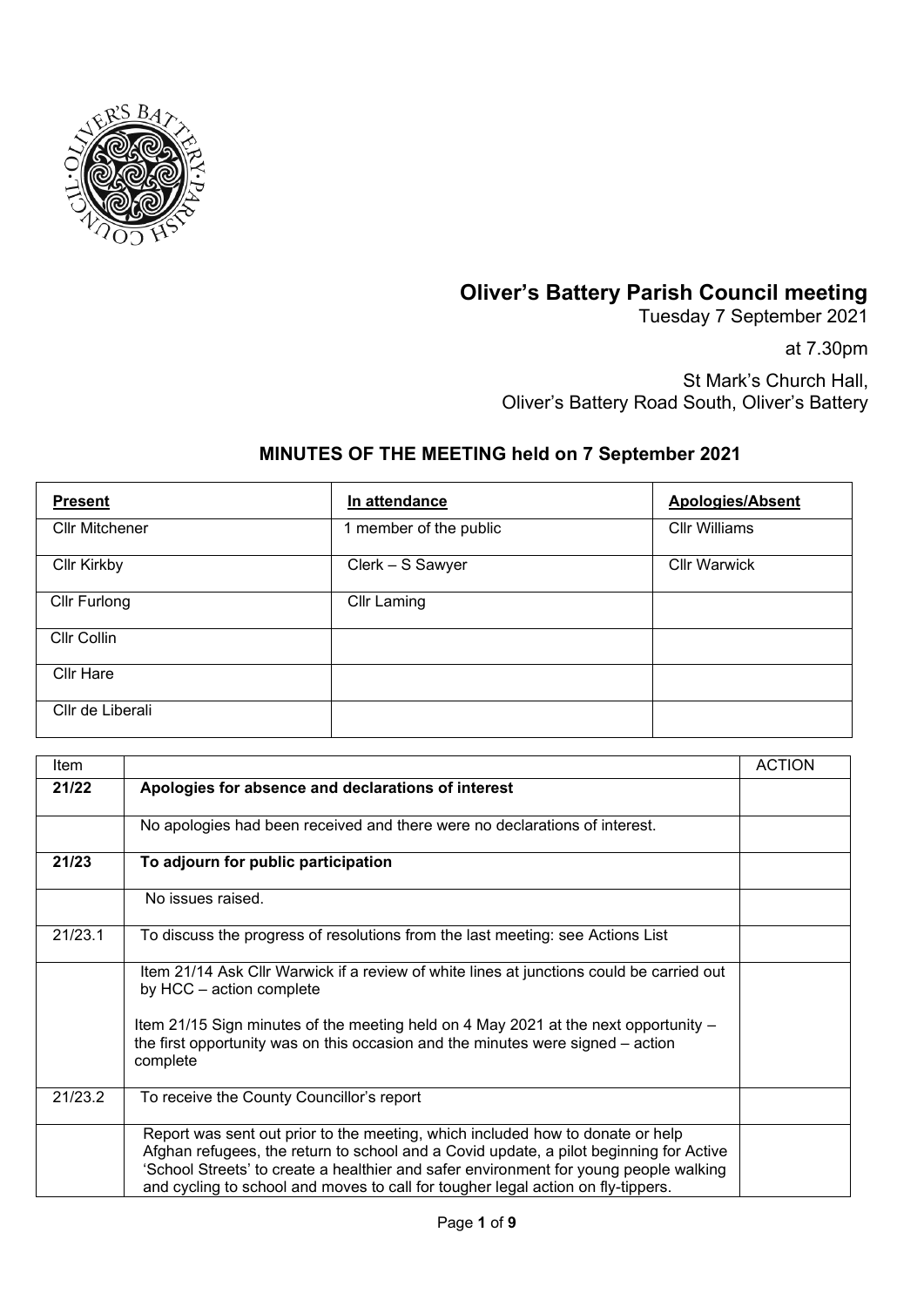| 21/23.3 | To receive the District Councillor's report                                                                                                                                                                                                                                                                                                                                                                                                                                                                                                                                                                                                                                                                                                                                                                                                                                                                                                                                                                                                  |                                           |
|---------|----------------------------------------------------------------------------------------------------------------------------------------------------------------------------------------------------------------------------------------------------------------------------------------------------------------------------------------------------------------------------------------------------------------------------------------------------------------------------------------------------------------------------------------------------------------------------------------------------------------------------------------------------------------------------------------------------------------------------------------------------------------------------------------------------------------------------------------------------------------------------------------------------------------------------------------------------------------------------------------------------------------------------------------------|-------------------------------------------|
|         | Report was sent out prior to the meeting, which included Carbon Literacy training<br>received by WCC members, Hiroshima Day on 6 August, the Strategic Planning team<br>have been shortlisted for an award for Local Plans, Winchester Green Week and<br>people invited to suggest topics, business grants, Winchester Funding Fayre on 15<br>September and supporting Afghan refugees. Cllr Hare confirmed that she is attending<br>the Funding Fayre and Cllr Collin may also attend.                                                                                                                                                                                                                                                                                                                                                                                                                                                                                                                                                      |                                           |
|         | CIIr Laming reported that he and CIIr Williams had met HCC re the M3 traffic diversion<br>works and took the opportunity to discuss the speed limit on Badger Farm Road.<br>More data is required to put pressure on them to reduce it. HCC said they can do no<br>more to improve the junction of Badger Farm Road and Oliver's Battery Road South.<br>Cllr Laming felt the attitude was more helpful than previously and will raise both<br>matters again at the next meeting which is in October. He will speak to the local<br>police inspector next.                                                                                                                                                                                                                                                                                                                                                                                                                                                                                    | <b>Cllr Laming</b>                        |
| 21/24   | To approve the Minutes of the meeting held on 6 July 2021                                                                                                                                                                                                                                                                                                                                                                                                                                                                                                                                                                                                                                                                                                                                                                                                                                                                                                                                                                                    |                                           |
|         | RESOLVED - Agreed as a true copy                                                                                                                                                                                                                                                                                                                                                                                                                                                                                                                                                                                                                                                                                                                                                                                                                                                                                                                                                                                                             |                                           |
| 21/25   | Planning                                                                                                                                                                                                                                                                                                                                                                                                                                                                                                                                                                                                                                                                                                                                                                                                                                                                                                                                                                                                                                     |                                           |
| 21/25.1 | To discuss the progress of resolutions from the last meeting: see Actions List                                                                                                                                                                                                                                                                                                                                                                                                                                                                                                                                                                                                                                                                                                                                                                                                                                                                                                                                                               |                                           |
|         | Item 21/16.2 Cllr Mitchener to forward copy of a rejected application for a property<br>adjacent to Jaspers, 4 Farley Close to Cllr Furlong for composing a comment to the<br>case officer - action complete                                                                                                                                                                                                                                                                                                                                                                                                                                                                                                                                                                                                                                                                                                                                                                                                                                 |                                           |
| 21/25.2 | To discuss whether to update the Oliver's Battery Village Design Statement                                                                                                                                                                                                                                                                                                                                                                                                                                                                                                                                                                                                                                                                                                                                                                                                                                                                                                                                                                   |                                           |
|         | A report had been circulated in advance of the meeting explaining that it resulted from<br>discussions around the planning application for 4 Farley Close. WCC are putting the<br>onus on the Council by suggesting a gap analysis be carried out on what has and<br>hasn't worked well as part of the updating process, which is possibly a lot of work for<br>little gain as the document is only a supplementary planning document. ACTION Cllr<br>Mitchener to write to Simon Finch at WCC Planning to request further confirmation of<br>what was said at the planning committee about the Village Design Statement being<br>out of date, as it was said in a public meeting. WCC had mentioned that Colden<br>Common had recently drafted an update to their VDS from 2012 and the Clerk has<br>requested details on how this went. RESOLVED to accept the recommendations of<br>the report which are Clerk to add to October agenda, report on feedback from Colden<br>Common PC and discuss a possible update again at that meeting. | Cllr<br>Mitchener<br>Clerk/Cllr<br>Kirkby |
| 21/25.3 | To consider planning report from Councillor Furlong and agree actions                                                                                                                                                                                                                                                                                                                                                                                                                                                                                                                                                                                                                                                                                                                                                                                                                                                                                                                                                                        |                                           |
|         | Report was sent out prior to the meeting. Six new applications:                                                                                                                                                                                                                                                                                                                                                                                                                                                                                                                                                                                                                                                                                                                                                                                                                                                                                                                                                                              |                                           |
|         | 85 Old Kennels Lane (21/02257/FUL) being an application to approve an amendment<br>to a condition relating to high level windows. RESOLVED no comment                                                                                                                                                                                                                                                                                                                                                                                                                                                                                                                                                                                                                                                                                                                                                                                                                                                                                        |                                           |
|         | 35 Sunnydown Road (21/01814/DIC) discharge of conditions 4, 5 and 7 of planning<br>application 21/00673/FUL. RESOLVED no comment                                                                                                                                                                                                                                                                                                                                                                                                                                                                                                                                                                                                                                                                                                                                                                                                                                                                                                             |                                           |
|         | Tanglin, Beyne Road (21/01633/LDP) Conversion of loft space to form habitable<br>room, incorporating rear dormer window and 2 No Velux roof lights to the front and<br>one to the side. Application already permitted.                                                                                                                                                                                                                                                                                                                                                                                                                                                                                                                                                                                                                                                                                                                                                                                                                       |                                           |
|         | 11 Priors Way (21/01619/HOU) Proposed erection of single storey side extension,<br>canopy at front, façade alterations and all associated works. Application withdrawn.                                                                                                                                                                                                                                                                                                                                                                                                                                                                                                                                                                                                                                                                                                                                                                                                                                                                      |                                           |
|         | 43 Compton Way (21/01411/HOU) Single storey extension and construction of                                                                                                                                                                                                                                                                                                                                                                                                                                                                                                                                                                                                                                                                                                                                                                                                                                                                                                                                                                    |                                           |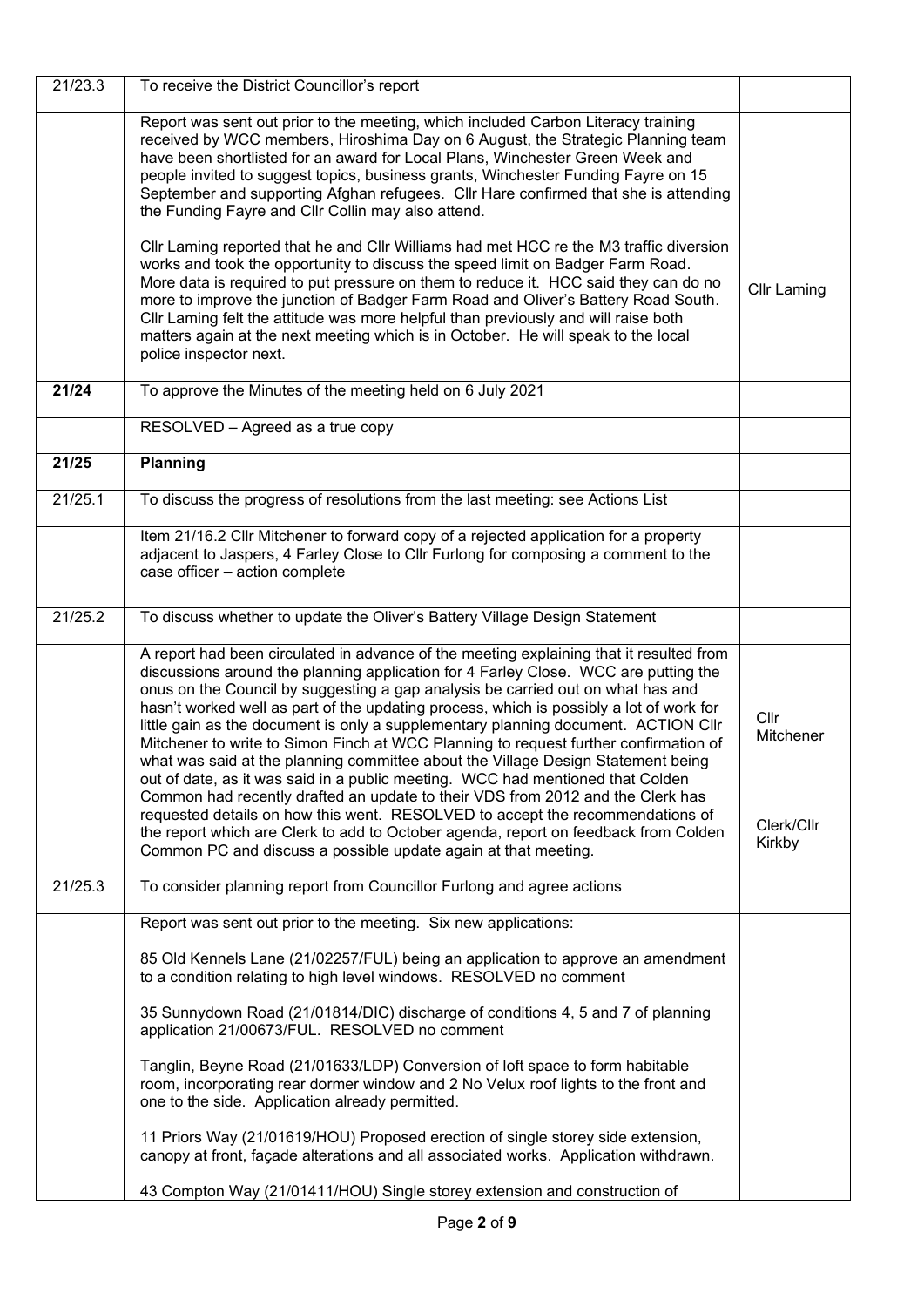|         | dormer to rear, demolition of existing conservatory. Application permitted 30 July.                                                                                                                                                                                                                                                                                                                                                                                                                   |                                   |
|---------|-------------------------------------------------------------------------------------------------------------------------------------------------------------------------------------------------------------------------------------------------------------------------------------------------------------------------------------------------------------------------------------------------------------------------------------------------------------------------------------------------------|-----------------------------------|
|         | 85 Oliver's Battery Road South (21/01475/HOU) Detached cycle store and car<br>charge. Comments had been requested from councillors by email 23 July, following<br>which comments were submitted on behalf of the Council. Application still current.                                                                                                                                                                                                                                                  |                                   |
|         | Update on applications previously discussed                                                                                                                                                                                                                                                                                                                                                                                                                                                           |                                   |
|         | The Old Kennels, Old Kennels Lane (19/00519/FUL) discharge of condition 3 of<br>planning application concerning the installation of triple glazing instead of double.<br>Application permitted 20 August.                                                                                                                                                                                                                                                                                             |                                   |
|         | 21 Parliament Place (21/01294/HOU) single storey rear extension (MAY AFFECT<br>THE SETTING OF A PUBLIC RIGHT OF WAY). Application permitted 16 July.                                                                                                                                                                                                                                                                                                                                                  |                                   |
|         | 4 Seldon Close (21/01221/HOU) front two storey extension, side first floor extension,<br>replacement rear single storey extension, loft conversion with raised ridge and rear-<br>facing dormer, general elevational changes. Application permitted 2 August.                                                                                                                                                                                                                                         |                                   |
|         | 5 Oliver's Battery Gardens (21/01438/FUL, amendment to planning application<br>18/02699/FUL) consented last year. Application permitted 15 July with first floor<br>window and Veluxes as per the application drawings.                                                                                                                                                                                                                                                                               |                                   |
|         | Jaspers, 4 Farley Close (21/00674/HOU) proposed two- and single-storey side<br>extensions. Application discussed at Planning Committee on 23 August with<br>objections presented by local residents and by Cllr Mitchener on behalf of the Council;<br>application permitted.                                                                                                                                                                                                                         |                                   |
|         | Enforcement                                                                                                                                                                                                                                                                                                                                                                                                                                                                                           |                                   |
|         | WCC Planning Enforcement provided an update prior to the meeting:                                                                                                                                                                                                                                                                                                                                                                                                                                     |                                   |
|         | 20/00156/WKS, 85 Old Kennels Lane: alleged works not in accordance with plans -<br>addition of Velux in roof (planning application 18/02884/FUL) pending. Case awaiting<br>reallocation.                                                                                                                                                                                                                                                                                                              |                                   |
|         | 21/00282/BCOND, 13 Treble Close: variations to approved plans and movement of<br>development. Case awaiting allocation for site visit and assessment.                                                                                                                                                                                                                                                                                                                                                 |                                   |
|         | 21/00307/WKS,12 Treble Close: alleged unauthorised raised decking. Case awaiting<br>allocation for site visit and assessment.                                                                                                                                                                                                                                                                                                                                                                         |                                   |
|         | CIIr Collin had received comments about the container outside the dentists that has<br>been in place for almost a year, and whether it could become permanent by default.<br>ACTION Cllr Collin to ask owners what their plans are in respect of the container and<br>Cllr Laming to speak to the Enforcement team at WCC.                                                                                                                                                                            | Cllr Collin<br><b>Cllr Laming</b> |
| 21/26   | <b>Finance and Council matters</b>                                                                                                                                                                                                                                                                                                                                                                                                                                                                    |                                   |
| 21/26.1 | To discuss the progress of resolutions from the last meeting: see Actions List                                                                                                                                                                                                                                                                                                                                                                                                                        |                                   |
|         | Item 21/17.5 Upload Risk Management Strategy to website - action complete                                                                                                                                                                                                                                                                                                                                                                                                                             |                                   |
|         | Item 21/17.7 Continue to digitise what can and retain other key archive documents in<br>the archive box or transfer to the County Records Office - action complete                                                                                                                                                                                                                                                                                                                                    |                                   |
|         | Item 21/17.8 Publish amended Risk Assessment and revisit at the October meeting if<br>there are not enough Handyperson Working Group members going forward - action<br>partially complete in that Risk Assessment has been published. Hoped there might<br>be some volunteers resulting from the Green Picnic that was held on Saturday but<br>that is now unlikely, but some activities could be moved from the Handyperson Group<br>to the Sustainability Group. This will be revisited in October. | <b>Cllr Kirkby</b>                |
|         |                                                                                                                                                                                                                                                                                                                                                                                                                                                                                                       |                                   |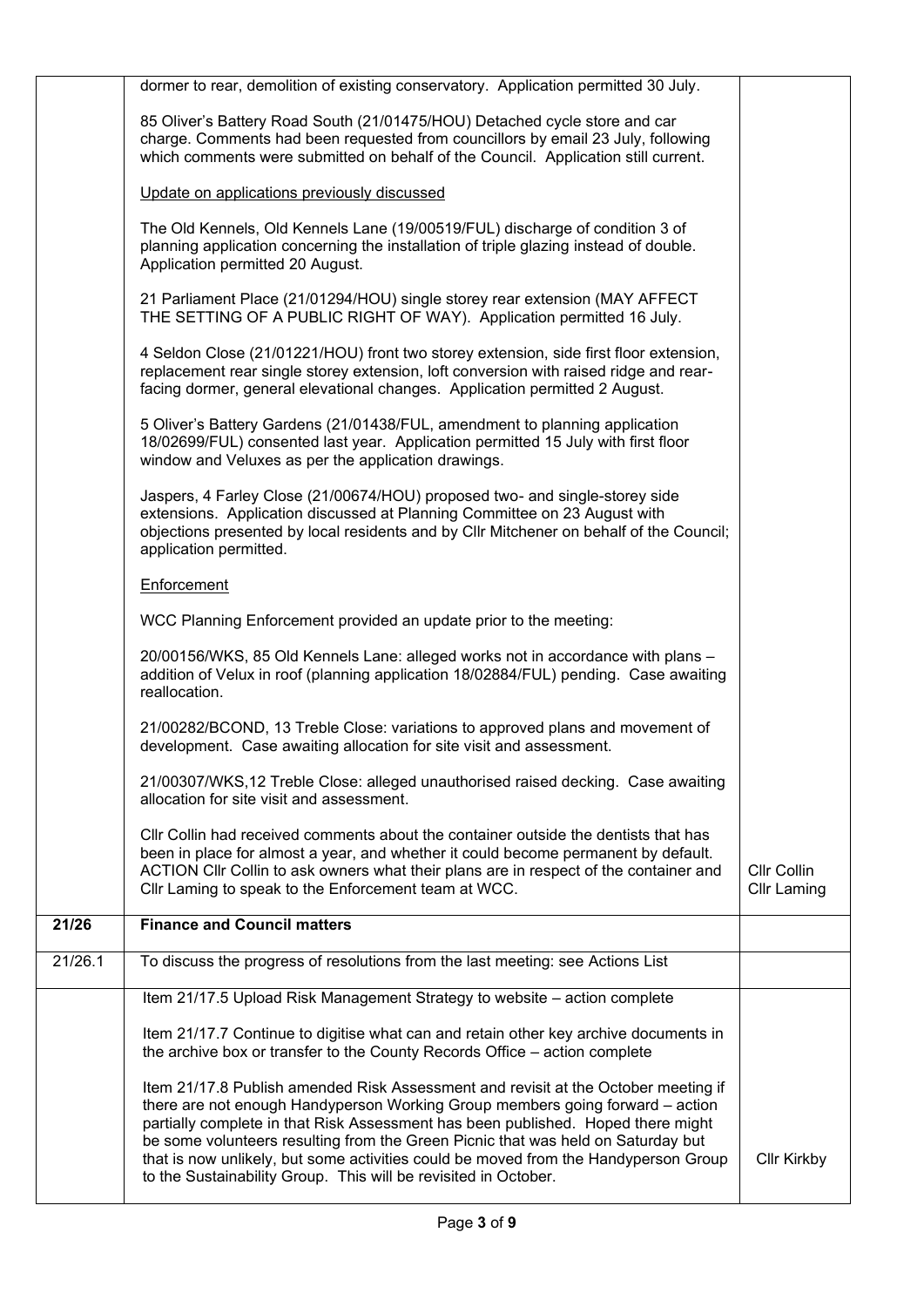| 21/26.2 | To accept payments for July and August and agree the July and August bank<br>transactions with the bank balance                       |                                                            |          |                                                           |                                                                                    |                  |                  |                     |
|---------|---------------------------------------------------------------------------------------------------------------------------------------|------------------------------------------------------------|----------|-----------------------------------------------------------|------------------------------------------------------------------------------------|------------------|------------------|---------------------|
|         |                                                                                                                                       |                                                            |          |                                                           |                                                                                    |                  |                  |                     |
|         |                                                                                                                                       |                                                            |          |                                                           |                                                                                    |                  |                  |                     |
|         | RESOLVED to approve payments and bank reconciliations.                                                                                |                                                            |          |                                                           |                                                                                    |                  |                  |                     |
|         | Payments/Receipts List and Bank Reconcilation for September 2021 Meeting                                                              |                                                            |          |                                                           |                                                                                    |                  |                  |                     |
|         | <b>PAYMENTS</b>                                                                                                                       |                                                            |          |                                                           |                                                                                    |                  |                  |                     |
|         | Invoice Date                                                                                                                          |                                                            | Supplier |                                                           | Details                                                                            |                  | Gross            |                     |
|         | 05-Jul-21                                                                                                                             | Green Smile                                                |          |                                                           | Grounds maintenance                                                                |                  | 451.50           |                     |
|         | 11-Jul-21                                                                                                                             | Krystal                                                    |          |                                                           | Domain & host both 8/8/21-7/8/22                                                   |                  | 74.38            |                     |
|         | 12-Jul-21                                                                                                                             | S Sawyer<br>HampshirePension                               |          | July<br>July                                              |                                                                                    |                  | 677.10<br>184.15 |                     |
|         | 12-Jul-21<br>26-Jul-21                                                                                                                | ID Mobile                                                  |          | Mobilephone                                               |                                                                                    |                  | 10.63            |                     |
|         | 04-Aug-21                                                                                                                             | Business Stream                                            |          |                                                           | Water 7 May - 3 Aug                                                                |                  | 23.08            |                     |
|         | 06-Aug-21                                                                                                                             | PKF Littlejohn                                             |          | External audit                                            |                                                                                    |                  | 240.00           |                     |
|         | 09-Aug-21                                                                                                                             | S Sawyer                                                   |          | Aug                                                       |                                                                                    |                  | 677.10           |                     |
|         | 09-Aug-21                                                                                                                             | HampshirePension                                           |          | Aug                                                       |                                                                                    |                  | 184.15           |                     |
|         | 31-Aug-21                                                                                                                             | Mint Signs                                                 |          |                                                           | Board and PVC banner                                                               |                  |                  | 77.78 uncleared     |
|         |                                                                                                                                       |                                                            |          |                                                           |                                                                                    |                  | 2,599.87         |                     |
|         | 30-Jul-21                                                                                                                             | Unpaid - for approval at September meeting<br>Peter Arnold |          |                                                           |                                                                                    |                  | 145.00           |                     |
|         | 05-Aug-21                                                                                                                             | Green Smile                                                |          |                                                           | Removetree cage and repair signpost<br>Grounds maintenance                         |                  |                  | 451.50              |
|         | 29-Aug-21                                                                                                                             | R Hare                                                     |          |                                                           | First aid kit                                                                      |                  |                  |                     |
|         | 20-Aug-21                                                                                                                             | Sarsen Press                                               |          |                                                           | 700 A4 newsletters printed                                                         |                  | 38.95<br>80.00   |                     |
|         | 26-Aug-21                                                                                                                             | ID Mobile                                                  |          | Mobilephone                                               |                                                                                    |                  | 10.63            |                     |
|         | 31-Aug-21                                                                                                                             | S Sawyer                                                   |          |                                                           | Mileage Sept 20 - May 21                                                           |                  | 43.20            |                     |
|         | 01-Sep-21                                                                                                                             | Peter Arnold                                               |          | Frame for signs                                           |                                                                                    |                  | 250.00           |                     |
|         |                                                                                                                                       |                                                            |          |                                                           |                                                                                    |                  |                  | 1,019.28 To be paid |
|         |                                                                                                                                       |                                                            |          |                                                           | Bank balance as at 30 June £26,635.62                                              |                  |                  |                     |
|         |                                                                                                                                       |                                                            |          |                                                           |                                                                                    |                  |                  |                     |
|         | Plus receipts                                                                                                                         |                                                            |          |                                                           |                                                                                    |                  |                  |                     |
|         |                                                                                                                                       | OB Film Club - returning grant                             |          |                                                           | 500.00                                                                             |                  |                  |                     |
|         |                                                                                                                                       |                                                            |          |                                                           | 27,135.62                                                                          |                  |                  |                     |
|         |                                                                                                                                       | Less payments July & August                                |          |                                                           | 2,522.09                                                                           | (excl uncleared) |                  |                     |
|         |                                                                                                                                       | Less payments from July/August sheet                       |          |                                                           | 1,136.13                                                                           |                  |                  |                     |
|         |                                                                                                                                       |                                                            |          |                                                           | 23,477.40                                                                          |                  |                  |                     |
|         |                                                                                                                                       |                                                            |          |                                                           |                                                                                    |                  |                  |                     |
|         |                                                                                                                                       |                                                            |          |                                                           |                                                                                    |                  |                  |                     |
|         |                                                                                                                                       |                                                            |          |                                                           | Bank balance as at 31 August £23,477.40                                            |                  |                  |                     |
|         |                                                                                                                                       |                                                            |          |                                                           |                                                                                    |                  |                  |                     |
|         |                                                                                                                                       |                                                            |          | Payments still to be made                                 | 1,019.28                                                                           |                  |                  |                     |
|         |                                                                                                                                       |                                                            |          |                                                           |                                                                                    |                  |                  |                     |
| 21/26.3 |                                                                                                                                       |                                                            |          |                                                           | To approve obtain retrospective approval for resolutions made at July meeting held |                  |                  |                     |
|         | online:                                                                                                                               |                                                            |          |                                                           |                                                                                    |                  |                  |                     |
|         | 21/15 To agree the minutes of the meeting held on 4 May 2021<br>21/17.2 To approve payments and bank reconciliations for May and June |                                                            |          |                                                           |                                                                                    |                  |                  |                     |
|         |                                                                                                                                       |                                                            |          | 21/17.3 To approve financial report for the first quarter |                                                                                    |                  |                  |                     |
|         |                                                                                                                                       |                                                            |          |                                                           | 21/17.4 To approve Terms of Reference for Sustainability Working Group             |                  |                  |                     |
|         | 21/17.5 To adopt the Risk Management Strategy                                                                                         |                                                            |          |                                                           |                                                                                    |                  |                  |                     |
|         |                                                                                                                                       |                                                            |          |                                                           | 21/17.8 To approve Risk Assessment (which will be revisited at the October meeting |                  |                  |                     |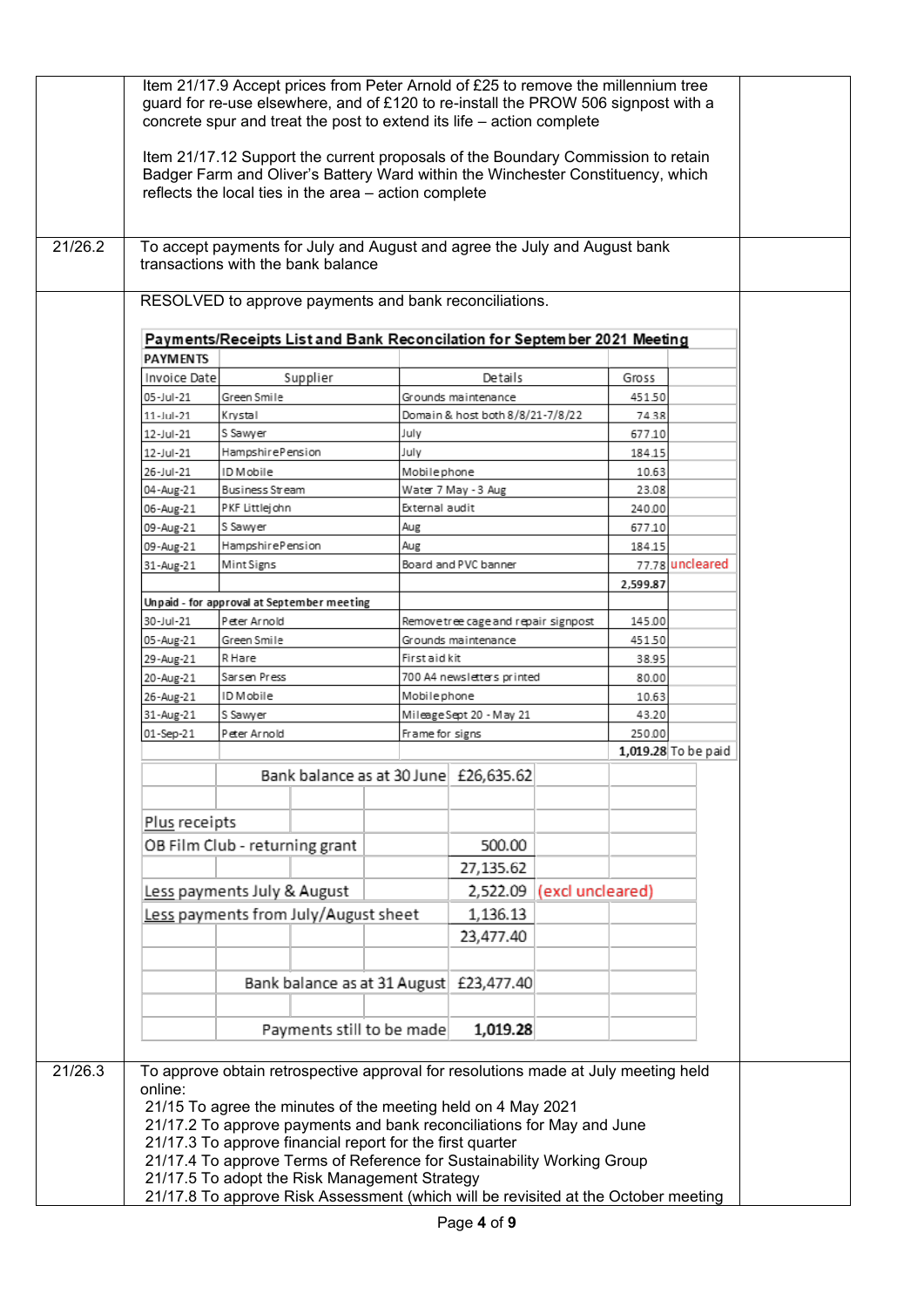|         | if there are not enough Group members going forward)<br>21/17.9 To accept the prices from Peter Arnold of £25 to remove the millennium tree<br>guard for re-use elsewhere, and of £120 to re-install the post for footpath sign to<br>PROW 506 just off Old Kennels Lane with a concrete spur and treat the post to<br>extend its life<br>21/17.10 To grant retrospective approval for printing costs of Recreation Ground<br>survey (£67.90 plus VAT)<br>21/17.11 To grant retrospective approval for printing costs of newsletter (£1,150.71<br>plus VAT)<br>21/17.12 To agree the proposal that the Council supports the current proposals of<br>the Boundary Commission to retain the Badger Farm and Oliver's Battery Ward<br>within the Winchester Constituency<br>21/19.4 To delay decision on whether to move/remove the goal posts until<br>September<br>21/19.5 To accept the recommendations of the report on list of actions resulting from<br>Annual Play Inspection<br>21/19.6 To accept price of £590 excluding VAT from Outside Classrooms to<br>undertake the list of actions by Contractor and that works to the fencing are to be<br>paid from insurance contingency fund |       |
|---------|----------------------------------------------------------------------------------------------------------------------------------------------------------------------------------------------------------------------------------------------------------------------------------------------------------------------------------------------------------------------------------------------------------------------------------------------------------------------------------------------------------------------------------------------------------------------------------------------------------------------------------------------------------------------------------------------------------------------------------------------------------------------------------------------------------------------------------------------------------------------------------------------------------------------------------------------------------------------------------------------------------------------------------------------------------------------------------------------------------------------------------------------------------------------------------------------|-------|
|         | 21/19.7 To accept the price of £1.971.80 excl VAT from Outside Classrooms to<br>install soakaway, steps and associated works; also to accept the price of £530.00<br>excl VAT for heavy duty turfing and soil around the tunnel mound and serpent<br>21/19.8 To accept the price of £260.00 excl VAT from Outside Classrooms for the<br>remedial works to the end panel to the tunnel<br>21/19.10 To defer decision on hedge planting until the autumn in light of earlier<br>discussions on the survey, goal posts etc<br>21/19.11 To grant retrospective approval for instructing further car park bollard<br>replacement at the price of £60 plus VAT                                                                                                                                                                                                                                                                                                                                                                                                                                                                                                                                     |       |
|         | RESOLVED to approve                                                                                                                                                                                                                                                                                                                                                                                                                                                                                                                                                                                                                                                                                                                                                                                                                                                                                                                                                                                                                                                                                                                                                                          |       |
| 21/26.4 | To grant retrospective approval for expenditure on sign for community use                                                                                                                                                                                                                                                                                                                                                                                                                                                                                                                                                                                                                                                                                                                                                                                                                                                                                                                                                                                                                                                                                                                    |       |
|         | A report had been circulated in advance of the meeting, following emails sent on 19<br>July and 12 August. The sign is a flexible solution for various uses and users and<br>had already been used, to advertise the Green Picnic. Contributions are expected for<br>£100 which leaves a balance of £150 of the total £250, of which £50 will be deducted<br>from the Events and Sustainability Group budgets leaving £50 for the PC to fund.<br>RESOLVED to approve funding for the installation of the framework for signs for<br>community events and activities. £64.82 plus VAT has also been spent on the PVC<br>banner but a grant of £200 has been approved by HCC.                                                                                                                                                                                                                                                                                                                                                                                                                                                                                                                  |       |
| 21/26.5 | To consider grant application from Citizens Advice                                                                                                                                                                                                                                                                                                                                                                                                                                                                                                                                                                                                                                                                                                                                                                                                                                                                                                                                                                                                                                                                                                                                           |       |
|         | The grant application documents had been circulated and the sum of £350 towards<br>recruiting and training additional volunteer advisers to help them meet the increased<br>demand for their advice service claimed. The Clerk confirmed that the application<br>was in compliance with the terms of the Grant Policy. RESOLVED to grant £250<br>instead of the amount claimed because £350 is a large proportion of the grant budget<br>this year.                                                                                                                                                                                                                                                                                                                                                                                                                                                                                                                                                                                                                                                                                                                                          | Clerk |
| 21/26.6 | To note report from external auditor on conclusion of 2020/21 audit                                                                                                                                                                                                                                                                                                                                                                                                                                                                                                                                                                                                                                                                                                                                                                                                                                                                                                                                                                                                                                                                                                                          |       |
|         | The report had been circulated and uploaded to the website as required by statute.<br>The Clerk confirmed that the auditor's report was unqualified and no action was<br>therefore required. RESOLVED to note the audit report.                                                                                                                                                                                                                                                                                                                                                                                                                                                                                                                                                                                                                                                                                                                                                                                                                                                                                                                                                              |       |
| 21/26.7 | To consider report on 20 is Plenty signage in Old Kennels Lane                                                                                                                                                                                                                                                                                                                                                                                                                                                                                                                                                                                                                                                                                                                                                                                                                                                                                                                                                                                                                                                                                                                               |       |
|         | A report had been circulated following an action point from the last meeting. The<br>report stated that the 20 is Plenty movement was more of a campaign to enable local<br>people to influence decision-makers to reduce speed limits and that advice from HCC<br>was to consider funding signs requesting people to drive carefully and/or speak to                                                                                                                                                                                                                                                                                                                                                                                                                                                                                                                                                                                                                                                                                                                                                                                                                                        |       |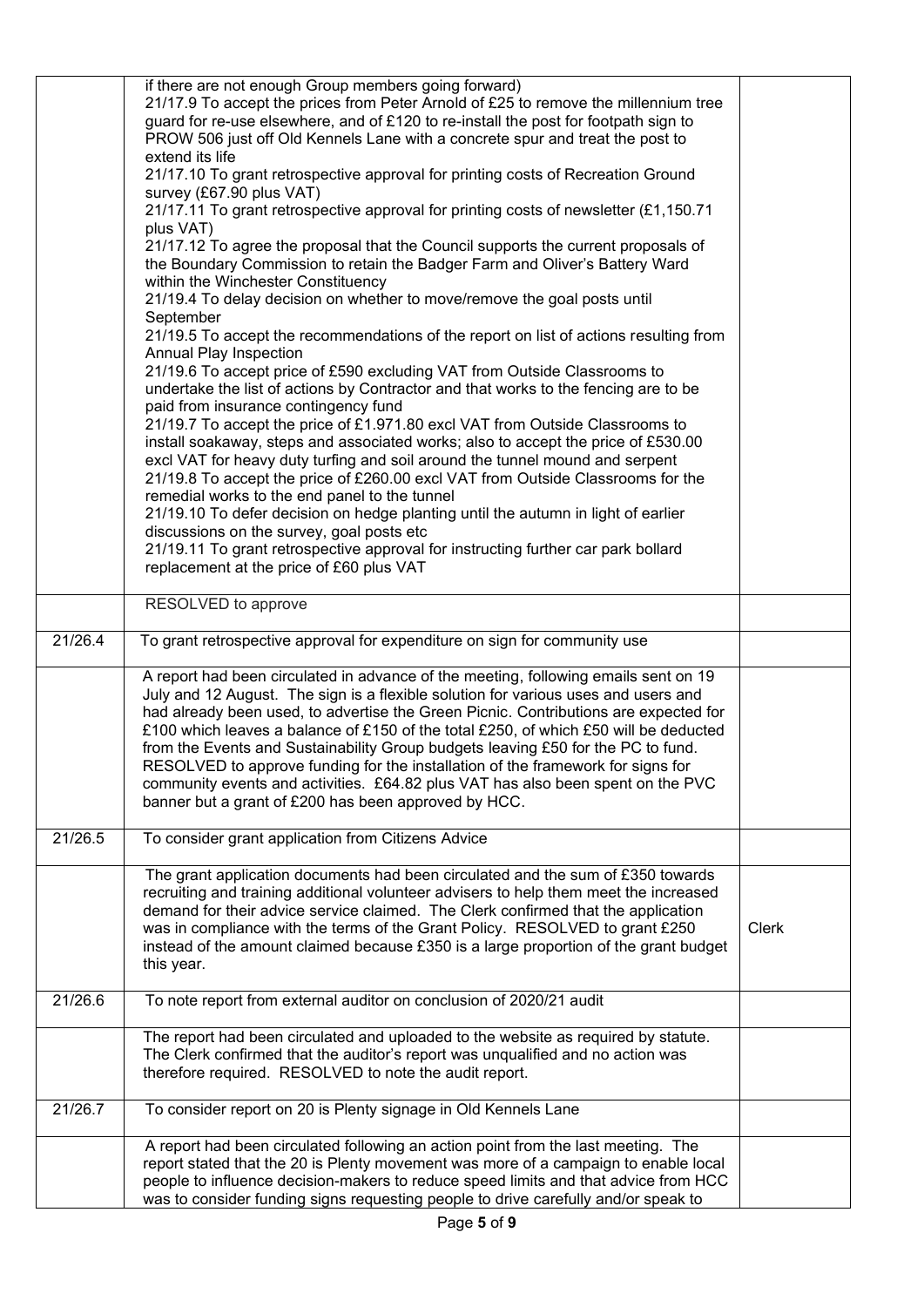|         | Hursley PC about advice from HCC traffic engineers they recently received, and/or to<br>relocate the speed limit reminder sign for a while. RESOLVED to move the speed<br>limit reminder sign to the bottom of Old Kennels Lane and to take recordings as<br>before, to analyse earlier recordings and also to speak to Hursley (who also have a<br>camera).                                                                                                                                                                                                                                                            | Clerk/Cllrs de<br>Liberali &<br>Mitchener |
|---------|-------------------------------------------------------------------------------------------------------------------------------------------------------------------------------------------------------------------------------------------------------------------------------------------------------------------------------------------------------------------------------------------------------------------------------------------------------------------------------------------------------------------------------------------------------------------------------------------------------------------------|-------------------------------------------|
| 21/26.8 | To consider co-option to casual vacancy for a parish councillor                                                                                                                                                                                                                                                                                                                                                                                                                                                                                                                                                         |                                           |
|         | The vacancy has arisen following the departure of CIIr Leach and an expression of<br>interest had been received from Lucia Bright who has also confirmed to the Clerk that<br>she meets the criteria under the LGA 1972 to be a parish councillor. Cllr de Liberali<br>nominated Lucia Bright, who was the only candidate who had come forward, and this<br>was seconded and voted upon. RESOLVED to co-opt Lucia Bright to the casual<br>vacancy. ACTION Clerk to receive completed Declaration of Acceptance of Office<br>and Register of Interest forms from Lucia Bright and to set up an email account for<br>her. | <b>Clerk</b>                              |
| 21/27   | <b>Parish Plan</b>                                                                                                                                                                                                                                                                                                                                                                                                                                                                                                                                                                                                      |                                           |
| 21/27.1 | To approve new proposals for Newsletter and publicise community events and<br>activities                                                                                                                                                                                                                                                                                                                                                                                                                                                                                                                                |                                           |
|         | A report had been circulated in advance of the meeting outlining that better value can<br>be obtained from the budget than currently and CIIr Hare also commented that money<br>in the longer term can be saved by using a desktop publishing program. RESOLVED<br>to agree the proposals which are for two publications: a magazine (the OB-server)<br>and a newsletter ie four newsletters and three OB-servers this year and review again<br>for next year. ACTION Clerk to add to October agenda for further exploration of<br>contributors eg the WI.                                                              | Cllr<br>Hare/Clerk                        |
| 21/28   | <b>Communications</b>                                                                                                                                                                                                                                                                                                                                                                                                                                                                                                                                                                                                   |                                           |
| 21/28.1 | To discuss the progress of resolutions from the last meeting: see Actions List                                                                                                                                                                                                                                                                                                                                                                                                                                                                                                                                          |                                           |
|         | Item 21/18.1 Resolve outstanding issues with Style Guideline template - action<br>complete. ACTION Clerk to circulate both the Mac and Windows versions to<br>councillors                                                                                                                                                                                                                                                                                                                                                                                                                                               | <b>Clerk</b>                              |
| 21/29   | Recreation Ground, Wildlife Conservation Area and the Battery                                                                                                                                                                                                                                                                                                                                                                                                                                                                                                                                                           |                                           |
| 21/29.1 | To discuss the progress of resolutions from the last meeting: see Actions List                                                                                                                                                                                                                                                                                                                                                                                                                                                                                                                                          |                                           |
|         | Item 21/19.1 Apply anti-slip stain with a volunteer – action to be carried forward, the<br>issue is volunteers/Handyperson Group                                                                                                                                                                                                                                                                                                                                                                                                                                                                                        | <b>Cllr Kirkby</b>                        |
|         | Item 21/19.1 Investigate a solution to the notice board being too close to the balance<br>beam – decision taken to add to the list of items in the annual inspection on which to<br>take no action on the basis that this has not been an issue to date and the risk is<br>minimal.                                                                                                                                                                                                                                                                                                                                     |                                           |
|         | Item 21/19.1 Re-issue narrative for use of the Recreation Ground for the website -<br>Cllr Collin to re-send the narrative.                                                                                                                                                                                                                                                                                                                                                                                                                                                                                             | <b>Cllr Collin</b>                        |
|         | Item 21/19.1 Send link to first aid kit in a container that can be used at all events to<br>Cllrs Mitchener and Kirkby - action complete                                                                                                                                                                                                                                                                                                                                                                                                                                                                                |                                           |
|         | Item 21/19.4 Delay decision on whether to move/remove the goal posts until<br>September - defer to October as further analysis of survey responses required                                                                                                                                                                                                                                                                                                                                                                                                                                                             |                                           |
|         | Item 21/19.5 Replace missing or damaged bolt cap covers and Cllr Kirkby to liaise<br>with the Handyperson Working Group to establish if volunteers are willing to<br>undertake the list of proposed actions [resulting from the Annual Play Inspection] and<br>if so, to make arrangements - cap covers not done (none currently missing, Cllr de<br>Liberali to pass caps to Cllr Collin for use as part of his inspections)                                                                                                                                                                                           |                                           |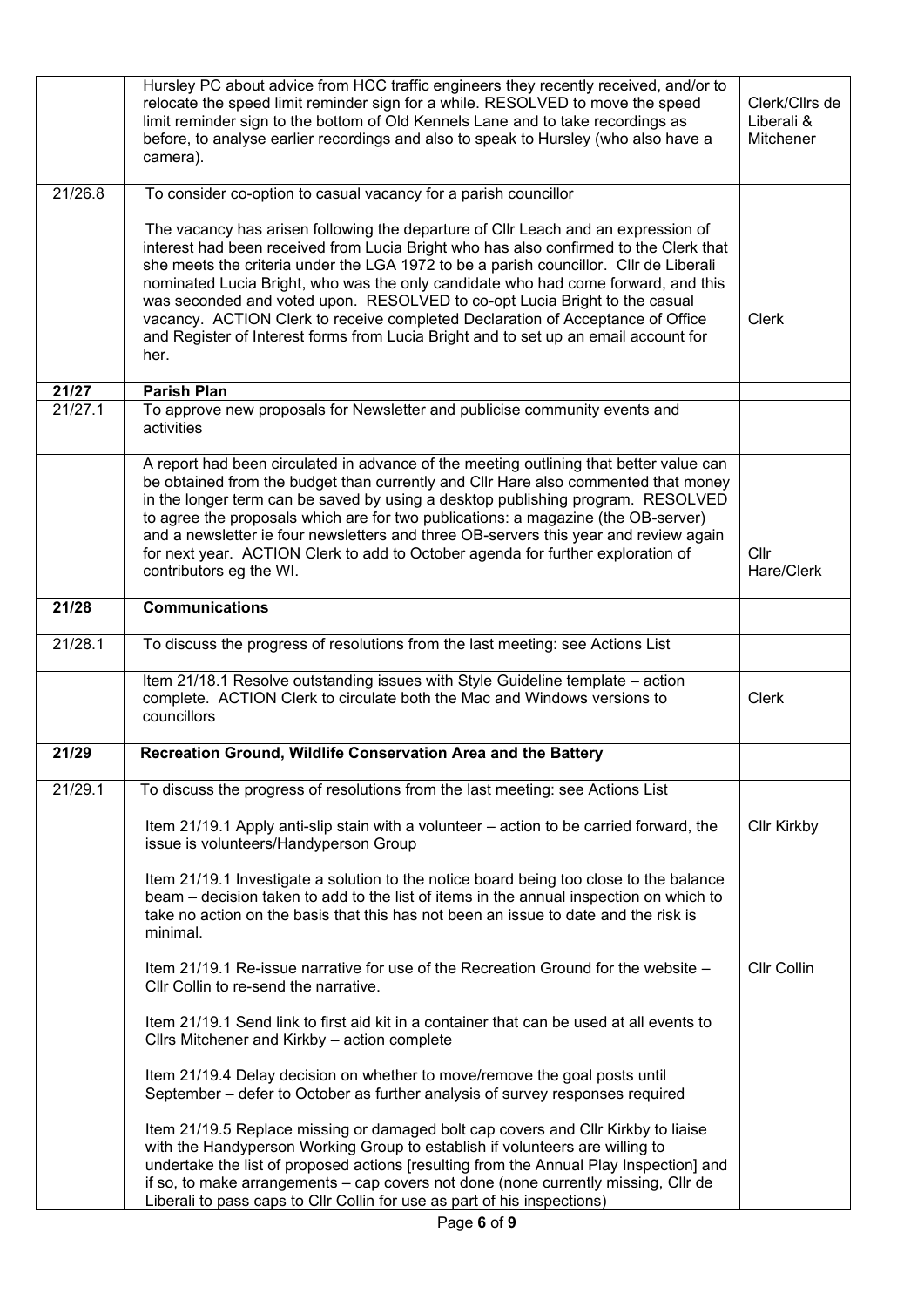|         | Item 21/19.6 Accept price of £590 exc VAT from Outside Classrooms to undertake<br>the list of actions by Contractor on the list from minute 21/19.5 (including fencing)<br>and all fencing works are to be paid from insurance contingency fund - action<br>complete                                                                                                                                                                                                                                                                                                                                             |                  |
|---------|------------------------------------------------------------------------------------------------------------------------------------------------------------------------------------------------------------------------------------------------------------------------------------------------------------------------------------------------------------------------------------------------------------------------------------------------------------------------------------------------------------------------------------------------------------------------------------------------------------------|------------------|
|         | Item 21/19.7 Accept the price of £1,971.80 exc VAT from Outside Classrooms to<br>install the soakaway, steps and associated works, and Cllr Kirkby to liaise with<br>Outside Classrooms and agree sequence of works to enable most if not all of the<br>play area to remain open and to install and maintain temporary fencing protection to<br>remedial works until areas are established - action complete                                                                                                                                                                                                     |                  |
|         | Item 21/19.7 Accept the price of £530.00 exc VAT for heavy duty turfing and soil<br>around the tunnel mound and serpent, to raise the ground level - action complete                                                                                                                                                                                                                                                                                                                                                                                                                                             |                  |
|         | Item 21/19.8 Accept the price of £260.00 exc VAT from Outside Classrooms for the<br>remedial works to the end panel to the tunnel but defer a decision on the bucket<br>swing until the results of the survey are known - end panel of tunnel action complete,<br>further analysis of survey responses required for basket swing                                                                                                                                                                                                                                                                                 |                  |
|         | Item 21/19.9 Obtain quotations for works to dead branches one of which could not be<br>carried out by volunteers due to its height, but to wait until the Council knows what<br>action (if any) SSE will be taking in respect of the tree overhanging the substation on<br>the Battery. Works to dead branches to be carried out before the winter storms if<br>possible – Cllr Hare to check if this has been done, carry forward action                                                                                                                                                                        | <b>Cllr Hare</b> |
| 21/29.2 | To consider report from Cllr Collin based on Groundsman's weekly reports and agree<br>actions                                                                                                                                                                                                                                                                                                                                                                                                                                                                                                                    |                  |
|         | The groundsman's report for July had not shown any issues but the August report<br>showed that there was extensive wear to matting at the bottom of the large slide and<br>quotations have been sought for replacement. Prices had been received for £295 and<br>£1,340 but that as Outside Classrooms are already on site they have priced £150 plus<br>VAT for a wet pour solution as this is more robust than replacing matting.<br>RESOLVED to accept price of £150 plus VAT for the works to be carried out as soon<br>as possible.                                                                         | Clerk            |
|         | CIIr Collin had circulated an email report on works he had carried out as part of his<br>inspections, as follows:                                                                                                                                                                                                                                                                                                                                                                                                                                                                                                |                  |
|         | "Checked all the bolts on the swings, all were ok and the 'enclosed' bolts on the run<br>towards the big slide still had some play in them and that hadn't changed: not a<br>problem. Cllr Kirkby had noticed some loose bolts on the basket swing, four in total. I<br>tightened two and put epoxy resin on them to secure. Two were not repairable to so I<br>bought some new equivalent screws and fitted them - nice and snug."                                                                                                                                                                              |                  |
|         | Photos had been provided for the record and CIIr Collin confirmed he will be checking<br>this on an ongoing basis, as usual.                                                                                                                                                                                                                                                                                                                                                                                                                                                                                     |                  |
| 21/29.3 | To receive reports on routine and ad-hoc tasks that have been completed (Standing<br>Item)                                                                                                                                                                                                                                                                                                                                                                                                                                                                                                                       |                  |
|         | It was confirmed that tasks are being completed.                                                                                                                                                                                                                                                                                                                                                                                                                                                                                                                                                                 |                  |
| 21/29.4 | To consider proposals for picnic benches on The Battery                                                                                                                                                                                                                                                                                                                                                                                                                                                                                                                                                          |                  |
|         | A report had been circulated in advance of the meeting following a suggestion by a<br>resident at the last meeting that benches be purchased by the Council for use on the<br>Battery. A price had been obtained for the suggested bench but the Council was<br>requested to decide whether this was something it wished to pursue. A concern was<br>the fact that the quoted price had risen by over 40% in the last month, as has been<br>widely reported in the press for garden furniture in general. An alternative cost has<br>been sought from Outside Classrooms. RESOLVED that Cllr Mitchener include a |                  |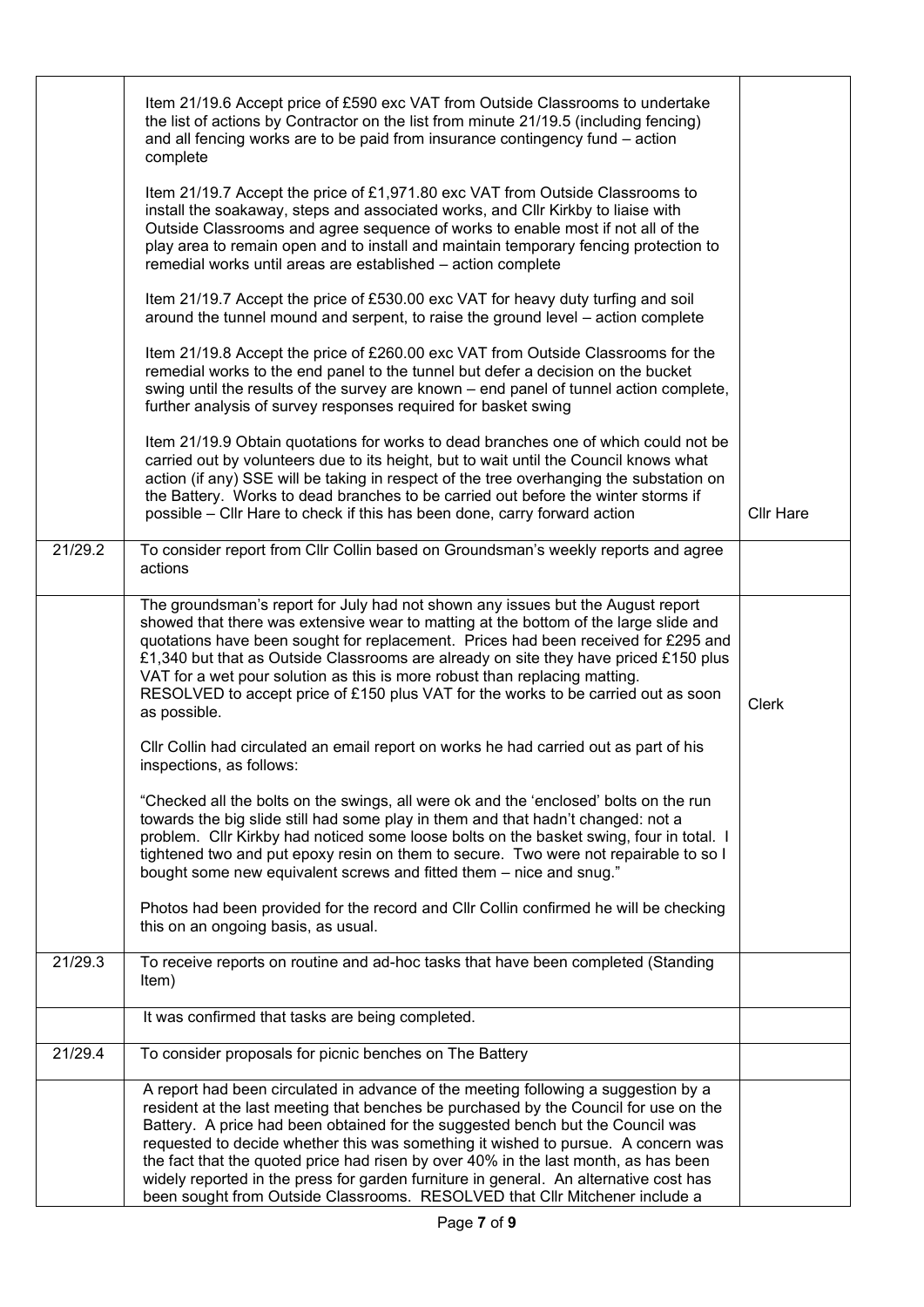|                  | proposal for benches on the Battery in the next Badger Farm and Oliver's Battery<br>Community News and to discuss again at a future meeting ie the number of benches<br>and exact location, depending on the reaction to the proposal and consider<br>implementing in Spring 2022.                                                                                                                                                                                                                                                                                                                                                                                                                                                                                                                                        | Cllr<br>Mitchener                                        |
|------------------|---------------------------------------------------------------------------------------------------------------------------------------------------------------------------------------------------------------------------------------------------------------------------------------------------------------------------------------------------------------------------------------------------------------------------------------------------------------------------------------------------------------------------------------------------------------------------------------------------------------------------------------------------------------------------------------------------------------------------------------------------------------------------------------------------------------------------|----------------------------------------------------------|
| 21/29.5          | To receive a report on initial feedback from the Recreation Ground Survey                                                                                                                                                                                                                                                                                                                                                                                                                                                                                                                                                                                                                                                                                                                                                 |                                                          |
|                  | A report and schedule had been circulated in advance of the meeting, confirming that<br>56 completed surveys had been received which were a mix of online and on paper,<br>93% of which were from Oliver's Battery residents. The improvements identified as<br>most beneficial were more benches, bins and improving the marked trail path and<br>more trees. As the report was issued quite late, councillors were encouraged to<br>review the report and schedule including the free comments made by respondents. It<br>was pointed out that this is a small sample. RESOLVED to continue analysis and<br>report back to October meeting.<br>Cllr Hare reported that the Green Picnic held on Saturday had been attended by over<br>200 people and had been a very successful and enjoyable event. The organisers are | All<br>councillors<br>Cllrs de<br>Liberali and<br>Kirkby |
|                  | hoping to hold an event of some kind on an annual basis.                                                                                                                                                                                                                                                                                                                                                                                                                                                                                                                                                                                                                                                                                                                                                                  |                                                          |
| 21/30<br>21/30.1 | Lengthsman<br>To agree works for visit on 15 <sup>th</sup> .                                                                                                                                                                                                                                                                                                                                                                                                                                                                                                                                                                                                                                                                                                                                                              |                                                          |
|                  |                                                                                                                                                                                                                                                                                                                                                                                                                                                                                                                                                                                                                                                                                                                                                                                                                           |                                                          |
|                  | A suggested list had been circulated. RESOLVED to agree the list. ACTION Clerk to<br>forward the list and map.                                                                                                                                                                                                                                                                                                                                                                                                                                                                                                                                                                                                                                                                                                            | <b>Clerk</b>                                             |
| 21/31            | <b>Items for Consideration Only</b>                                                                                                                                                                                                                                                                                                                                                                                                                                                                                                                                                                                                                                                                                                                                                                                       |                                                          |
| 21/31.1          | To discuss the progress of resolutions from the last meeting: see Actions List                                                                                                                                                                                                                                                                                                                                                                                                                                                                                                                                                                                                                                                                                                                                            |                                                          |
|                  | Item 21/20.1 Take forward proposals for enhancement to area where dog bin has<br>been removed in line with advice received by HALC - currently well concealed by<br>vegetation but this will be diminished during autumn and winter. Cllr Hare to identify<br>some native bushes and associated costs, so any financial contributions can be<br>agreed                                                                                                                                                                                                                                                                                                                                                                                                                                                                    | <b>Cllr Hare</b>                                         |
|                  | Item 21/20.2 Add picnic benches on The Battery to September agenda for further<br>consideration - action complete (agenda item)                                                                                                                                                                                                                                                                                                                                                                                                                                                                                                                                                                                                                                                                                           |                                                          |
|                  | Item 21/20.2 Add speeding traffic in Old Kennels Lane to September agenda,<br>circulate email to councillors and obtain prices for signs and investigate whether they<br>can be erected or whether HCC permission would be needed - action complete<br>(agenda item)                                                                                                                                                                                                                                                                                                                                                                                                                                                                                                                                                      |                                                          |
| 21/31.2          | To discuss correspondence received during the month and items for the agenda at<br>the next meeting                                                                                                                                                                                                                                                                                                                                                                                                                                                                                                                                                                                                                                                                                                                       |                                                          |
|                  | The Council noted the following correspondence received (all emails) which the<br>Clerk had forwarded since the last meeting:<br>Community First: Winchester Funding Fayre 15 September - 12 July<br>$\bullet$<br>HCC: Parish Pages - 14 July<br>$\bullet$<br>WCC: Parish Connect - COVID-19 update (July) - 15 July<br>$\bullet$<br>HALC: July newsletter - 26 July<br>$\bullet$<br>WCC (Cllr Hannah Williams): Local Plan - 26 July<br>$\bullet$<br>Southern Water: Drought plan consultation - 26 July<br>$\bullet$<br>WCC: Landscape Character Assessment draft update virtual event - 26                                                                                                                                                                                                                             |                                                          |